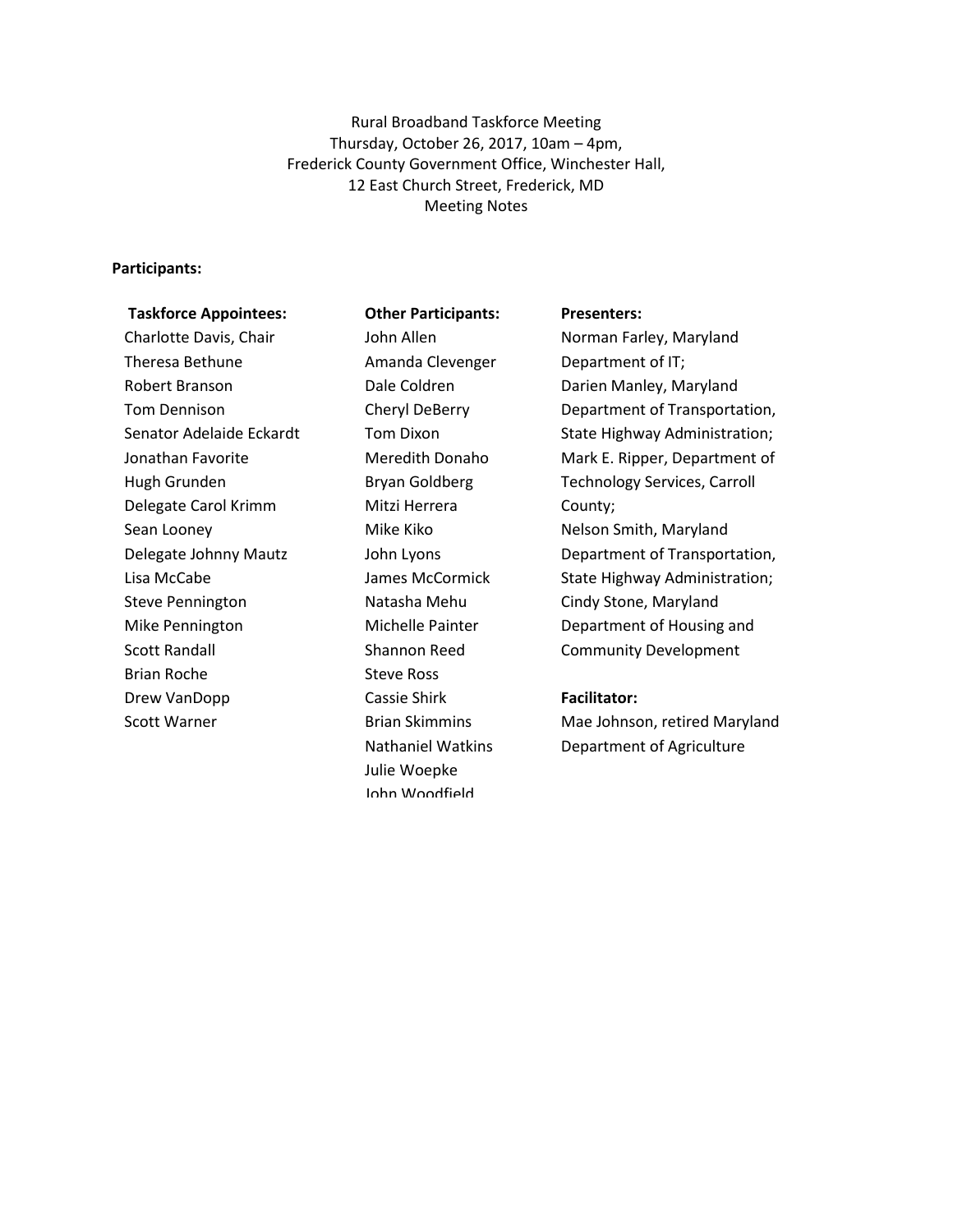The meeting began at 10:13am. Charlotte Davis, Chair of the Rural Broadband Taskforce, welcomed the group and called for introductions.

#### **September 19, 2017 Meeting Minutes**

The Taskforce reviewed the minutes from the September 19, 2017 meeting at Chesapeake College. A request was made to add Taskforce Member Hugh Grunden to the list of attendees. A motion was made by Mike Pennington to accept the minutes, with the addition. The motion was seconded by Delegate Carol Krimm, and all were in favor. The minutes from the September 19, 2017 Taskforce Meeting with the addition were accepted unanimously.

#### **Presenters**

### **Mark E. Ripper, President, Maryland Association of County Information Technology Officers and Director, Department of Technology Services, Carroll County**

Mr. Ripper provided an overview of county private-public partnerships and leasing of the fiber network with a specific focus on Carroll County's fiber network system. Carroll County has a 110 mile fiber network with 216 strands, one-third of the strands have been allocated for inter-governmental use, onethird of strands have been allocated to private business entities, and the remaining one-third of strands have been allocated towards future growth to be applied to inter-governmental or private business use.

Several private public partnership models were described, including a local hospital that connected to multiple locations within and outside Carroll County to create their own virtual private network. The hospital leased fiber from the County, and built their own fiber back-bone build which was turned back over to the County, and has been utilized to connect nearby shopping centers. A private company with two locations in northern and southern Carroll County leased fiber from the County to increase their connectivity. In addition, Carroll County Economic Development was also involved in working with local businesses to build a fiber back-bone based upon the projected number of employment opportunities the businesses would provide as a result of increased broadband service. However, there are an estimated 3,000-3,300 un-served homes/businesses in the County due to their terrain locations and thick tree coverage. The County conducted a study of how much it would cost to run fiber to these locations, a potential solution that is being explored in providing broadband to these un-served areas is a wireless shot out to a certain point in the County and connecting the locations from there.

Carroll County also created a committee to assess how to expand its fiber network to un-served locations, a recommendation from the committee's findings has included exploring the possibility of creating an ISP (Internet Service Provider) Grant Program to contribute funding to local ISPs who lack the capital to build fiber in areas that are currently un-served.

#### **Norman Farley, Statewide Interoperable Communications, Maryland Department of Information Technology**

Mr. Farley provided an overview of First Net Broadband Program for Emergency Operations, which provides first responders with high speed internet service and broadband cellular coverage in rural areas for public safety and emergency services, including voice and data. The legislation would provide seed funding, and States were given the option to opt-in or opt-out of First Net. States that choose to opt-out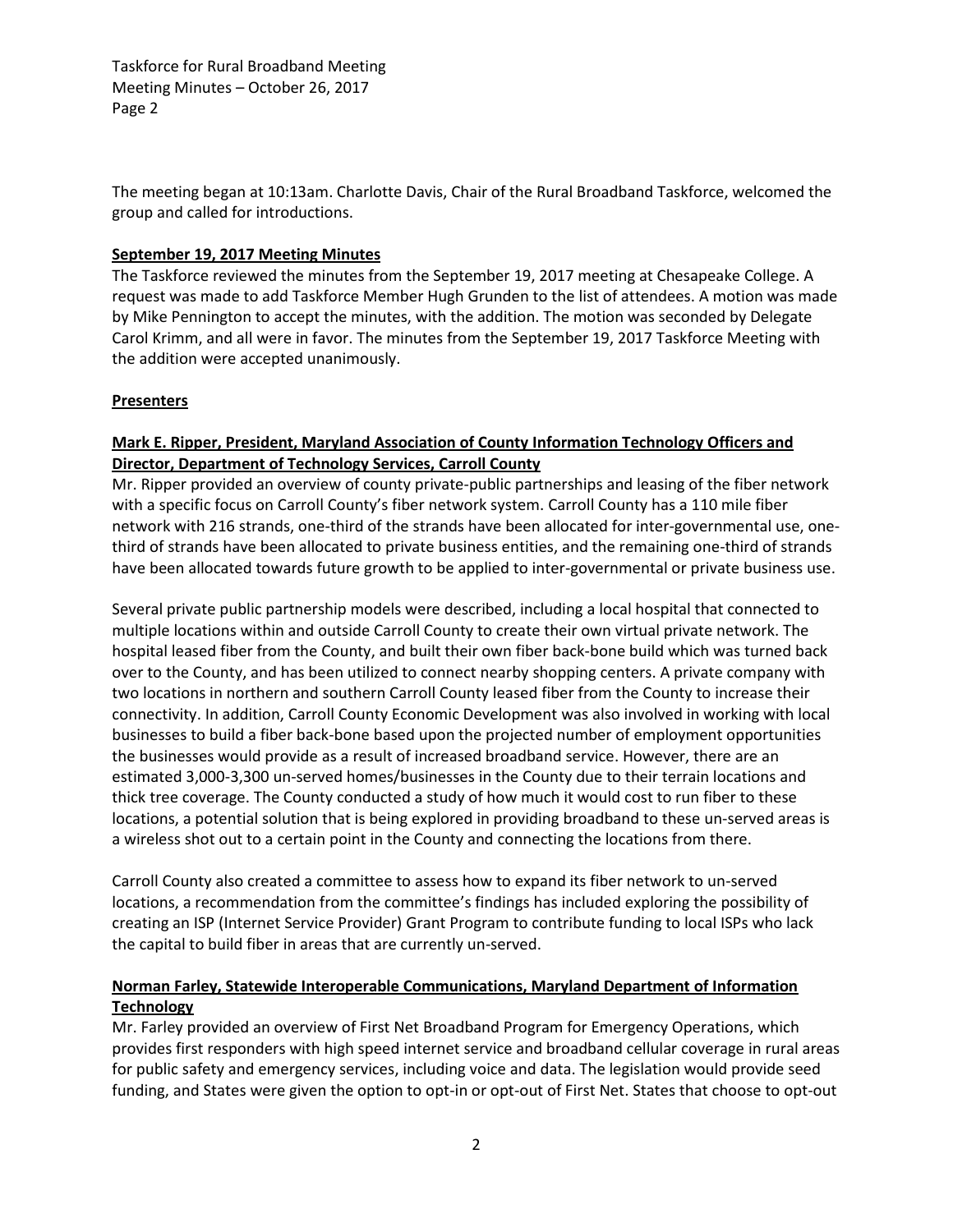would be responsible for creating their own radio access network. States that opted in early could receive implementation of the plan earlier, and would have to accept the vendor chosen at the federal level. AT&T was awarded the contract to build out First Net. Governor Hogan opted into the plan early in September 2017, Maryland's first responders will receive access to prioritization and will receive 25 additional sites in addition to what AT&T planned to implement. AT&T will work with the State of Maryland to determine the site areas that will built out over the next five years.

The 25 sites may not be brand new sites, they may be areas that are leased from another entity. AT&T is required contractually to provide deployable devices within 14 hours in case of an emergency event. AT&T will also be responsible for building the tower infrastructures or lease the infrastructure from another entity. First Net will not replace the land/mobile radio systems used by first responders and public safety.

#### **Cindy Stone, Maryland Department of Housing and Community Development**

Ms. Stone provided an overview of the Community Development Block Grant (CDBG) Program for broadband services and implementation. The CDBG project needs to meet a national objective for broadband funding, benefiting low to moderate income persons. Specifically, the project must address broadband access by individuals in cases of emergencies. A current project is underway to address last mile in the City of Crisfield using CDBG funds. The CDBG program is a potential source for communities looking to address last mile broadband; however, there are limits on who can use the assets once they are in place.

## **Nelson Smith, Statewide Utility Engineer, and Darien Manley, Chief of State Highway Administration Communications Division, Maryland Department of Transportation**

Mr. Smith and Mr. Manley addressed issues regarding access to right-of-ways. Mr. Manley spoke of tower resources and resource share agreements that exist. For additional questions and request for information, Mr. Manley can be contacted a[t dmanley@sha.state.md.us](mailto:dmanley@sha.state.md.us) or at 410.455.8333.

Mr. Smith spoke about resource sharing agreements within State Highway Administration. Mr. Smith oversees policy for utility permits. There is currently no charge for utility permits. The permit applicant must be recognized by SHA as an authorized utility, and four documentation pieces are required including showing documentation that the utility is under the jurisdiction of an entity such as the Federal Communications Commission, provide proof of liability insurance, demonstrate the ability to respond to an emergency within a few hours, and underground facilities must be a member of the utility. Utilities include fiber, towers and poles. For additional questions and request for information, Mr. Smith can be contacted at [nsmith@sha.state.md.us](mailto:nsmith@sha.state.md.us) or 443.572.5267.

The Taskforce took a lunch break at 12:00pm, the meeting resumed at 1:00pm.

#### **Facilitated Discussion**

Facilitated discussion was led by Ms. Mae Johnson. The discussion involved breaking participants into three groups to develop a plan for broadband implementation by identifying purpose and objectives, generate ideas for critical success factors, identify roles and responsibilities, and to create an action list. Individual members would indicate their preference for priorities with stickers that would indicate a high priority (green), medium priority (orange), and low priority (yellow). The discussion groups were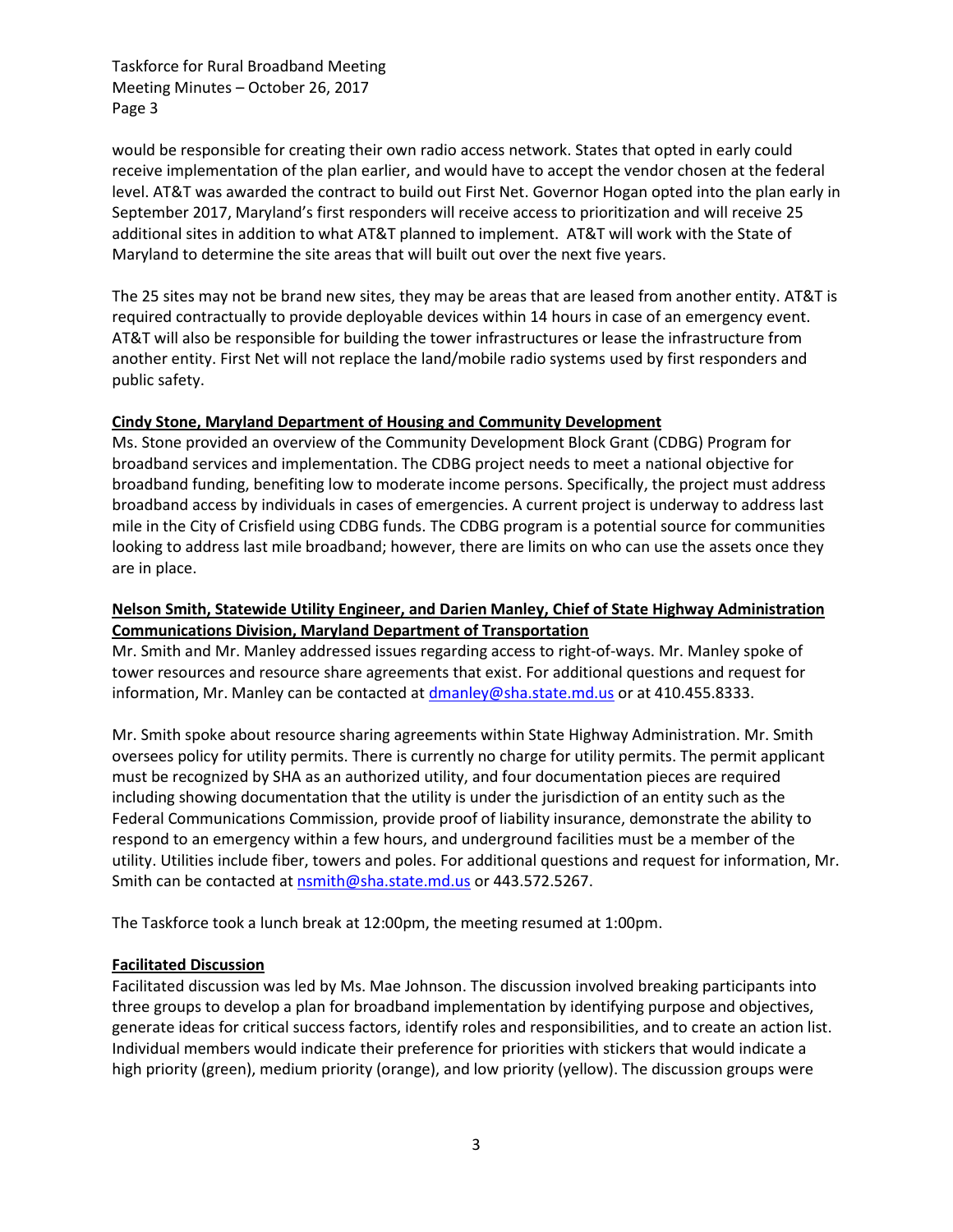composed of participants representing: 1) State/County/Regional; 2) ISPs/Other Private Entities; and, 3) Utilities. The following recommendations and priority areas were identified by the participants:

## **State/County/Regional:**

Problem: Accessible, affordable high speed. Access in low density areas. (1 high priority) Minimum Service: 25 megabytes per second (FCC Standards) (Aspirational Goal)

State Roles:

- 1. Collect map data on unserved areas for measurable goals (share with Taskforce) (4 high priority; 1 medium priority)
- 2. Affordable access to state assets (fiber, towers, etc.) (8 high priority)
- 3. Facilitate stakeholder dialog (3 medium priority)
- 4. Research/share funding sources (1 medium priority)
- 5. Streamline permits/application processes (7 high priority)
- 6. Revisit cost model for access to state assets (2 low priority; 1 high priority)
- 7. Share inventory of state assets (2 medium priority)
- 8. Identify programs for build out to low income residents (1 high priority; 1 medium priority; 1 low priority)

County Roles: Lead effort to get access to federal assets

- 1. Provide accurate data (unserved areas) and update (2 high priority; 3 medium priority)
- 2. Keep dialog open (2 low priority)
- 3. Provide inventory of county assets (1 low priority)
- 4. Streamline permits/application processes (2 high priority; 1 low priority)

Additional Notes:

- Ask for funds in Capital budget (identify amount) (1 high priority)
- Roadways dig once, put in conduits for fiber (2 high priority)

# **ISP/Other Private:**

ROI (6 high priority), Expenses and Revenue

- 1. Access to Government Structures
- 2. Competitive bidding (2 high priority)
- 3. Cultural Change what we value? Accountability and response time ( 1 high priorty; 1 medium priority)
- 4. Sources? Model: Carroll County, Montgomery County. Competitive bid and establish a policy for use of federal money
- 5. Lower expense (1 high priority; 1 medium priority)
- 6. Reduce time for permitting (6 high priority; 2 low priority)
- 7. Focus allocating money on solving the problem (1 high priority)
- 8. Hybrid solution (1 high priority)

Revenue: Taxes, franchise fees, grant funds recommended to the legislature (1 high priority)

# **Utilities:**

Purpose/Objective:

 Provide "adequate" and scalable broadband service to un/underserved rural areas of Maryland in a timely manner (FCC definition of adequate/ 25 Mbps Down) (2 high priority)

Critical Success Factors: